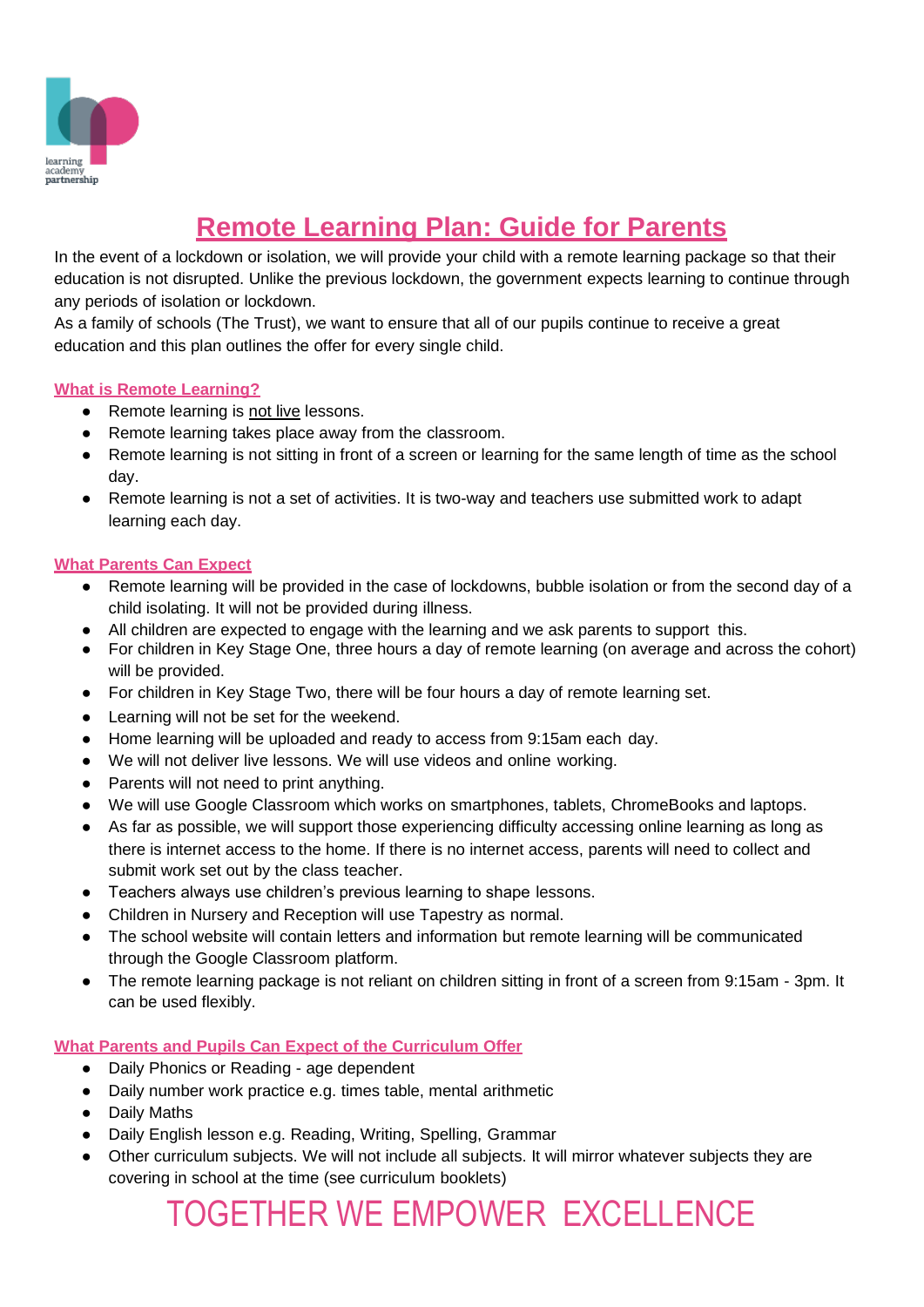

- Online story times
- Acts of Worship (church schools) or Assemblies (community schools)

**What Parents and Pupils Can Expect of Feedback (sometimes called marking)**

- It will mirror our in-school feedback policy which is based on extensive research.
- Teachers will not 'mark' every piece of work but they will look at every piece of work.
- Teachers will view every piece of work to assess how much the child has learnt.
- Teachers will provide feedback on key pieces of work.
- Please do not expect teachers to mark all work. They are focusing on personalising the lessons rather than ticking sheets which is a much better use of their time in supporting learning and mirrors what happens in school.
- We will do our best to match what we would do in the classroom within the package.

#### **Submitting Learning**

- In Y1-Y6 all learning must be submitted on Google Classroom by 3pm, Monday to Thursday
- In Y1-Y6 all learning must be submitted on Google Classroom by 12pm on a Friday due to teachers having planning, preparation and assessment time on Friday afternoons.
- In Nursery and EYFS, Tapestry will be used more flexibly and teachers will share their daily plans about what they would like you to capture.
- We ask parents to ensure that their child engages in home learning every day.

#### **Role of Teachers**

- To ensure that the quality of learning is sustained in the remote learning package.
- To assess the submitted work each day in order to plan the next day's learning.
- To provide feedback in a timely manner where it will make the most impact on learning.
- To communicate with parents if they have any concerns.
- To check in with children each week.
- To ensure that the curriculum offer mirrors the offer in school as closely as possible.
- To ensure that remote learning is not dependent on an excessive amount of adult support.
- To ensure that children who rely on a paper-based, remote learning package are not disadvantaged.

#### **Role of Parents**

- To ensure that children complete their remote learning each day
- To contact the class teacher if they have any difficulties.
- Ensure children take regular breaks and get active throughout the day.
- Talk to their child about how the day will be organised when will they be learning, when are the breaks, when is the finish time etc.
- To ensure that their child uses Google Classroom appropriately and is not rude or abusive.
- If using Tapestry, upload their child's experiences as directed by the class teacher.
- Ensure that in Y1-Y6 work is submitted no later than 3pm (12pm on a Friday)
- Engage with check-ins with the school to help shape the remote learning offer.

# TOGETHER WE EMPOWER EXCELLENCE